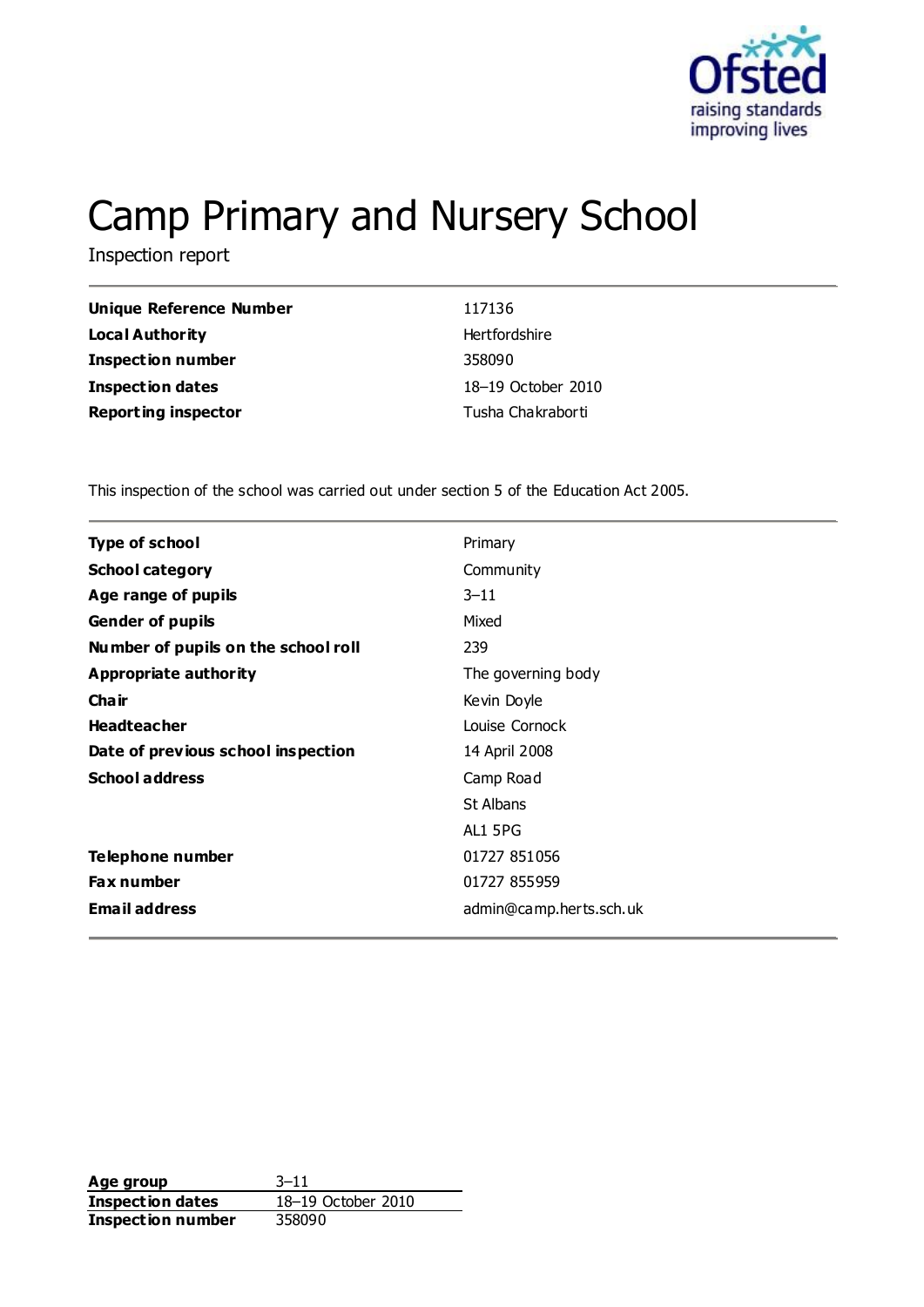The Office for Standards in Education, Children's Services and Skills (Ofsted) regulates and inspects to achieve excellence in the care of children and young people, and in education and skills for learners of all ages. It regulates and inspects childcare and children's social care, and inspects the Children and Family Court Advisory Support Service (Cafcass), schools, colleges, initial teacher training, work-based learning and skills training, adult and community learning, and education and training in prisons and other secure establishments. It assesses council children's services, and inspects services for looked after children, safeguarding and child protection.

Further copies of this report are obtainable from the school. Under the Education Act 2005, the school must provide a copy of this report free of charge to certain categories of people. A charge not exceeding the full cost of reproduction may be made for any other copies supplied.

If you would like a copy of this document in a different format, such as large print or Braille, please telephone 0300 1234 234, or email **[enquiries@ofsted.gov.uk](mailto:enquiries@ofsted.gov.uk)**.

You may copy all or parts of this document for non-commercial educational purposes, as long as you give details of the source and date of publication and do not alter the documentation in any way.

To receive regular email alerts about new publications, including survey reports and school inspection reports, please visit our website and go to 'Subscribe'.

Royal Exchange Buildings St Ann's Square Manchester M2 7LA T: 0300 1234 234 Textphone: 0161 618 8524 E: **[enquiries@ofsted.gov.uk](mailto:enquiries@ofsted.gov.uk)** W: **[www.ofsted.gov.uk](http://www.ofsted.gov.uk/)**

© Crown copyright 2010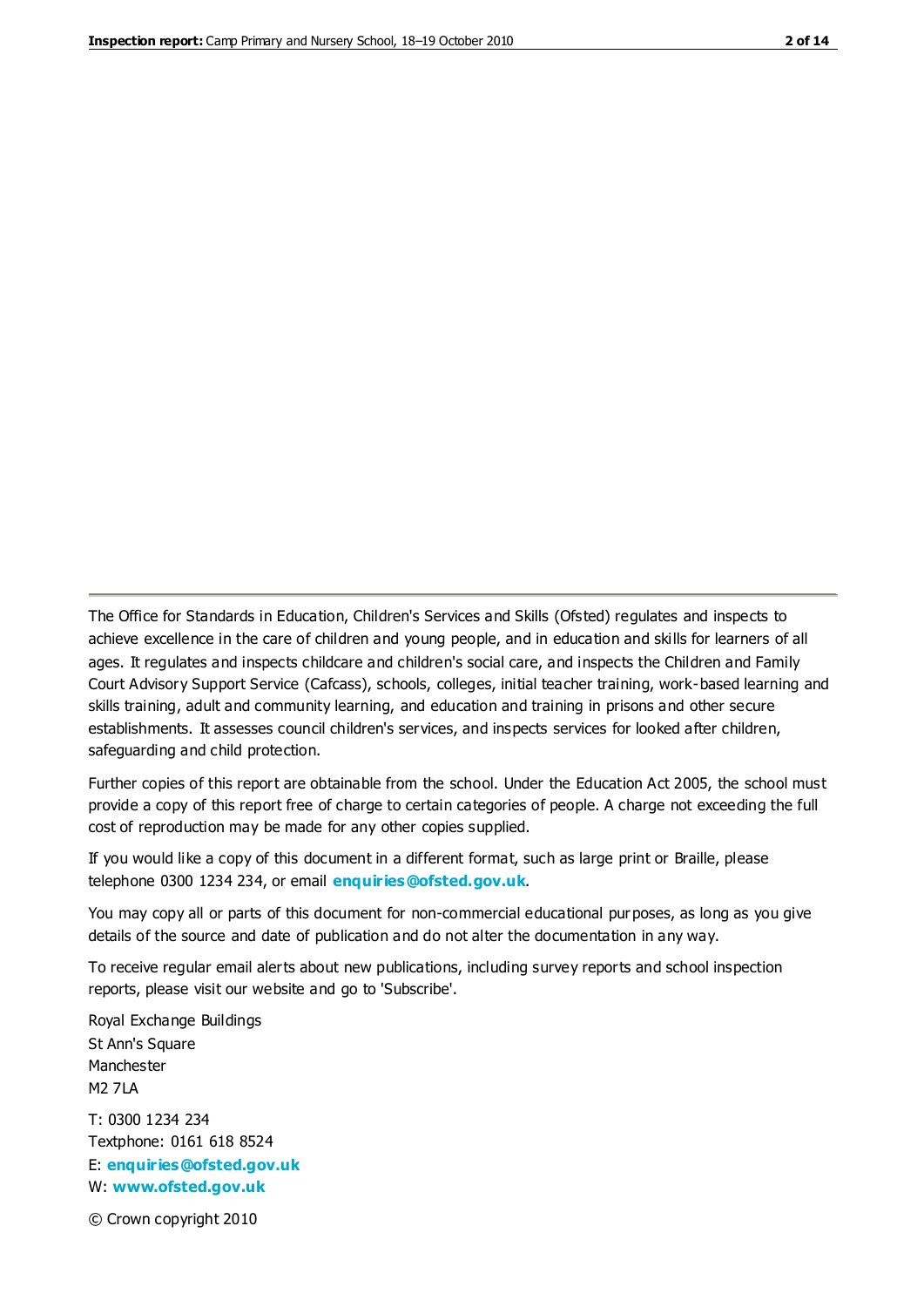# **Introduction**

This inspection was carried out by three additional inspectors. They observed 13 lessons taught by nine different teachers in the eight classes in the school. Meetings were held with the headteacher, groups of pupils, representatives of the governing body and staff. Inspectors observed the school's work, checked arrangements for safeguarding and scrutinised a range of documentation including; development plans; records of pupils' progress; the monitoring of teaching and learning; and minutes of the governing body's meetings. They also scrutinised responses to the inspection questionnaires from 117 parents and carers, 98 pupils and 27 staff.

The inspection team reviewed many aspects of the school's work. It looked in detail at the following;

- Do all groups of pupils, including the higher-attaining pupils, make good enough progress in all subjects?
- Do all members of staff make effective use of assessment information to plan activities that challenge and motivate all groups of pupils?
- How well is the data used to track pupils' progress and to set challenging targets?
- How rigorous and effective is the school's self-evaluation in identifying the quality of leadership and management and the steps for further improvement?

# **Information about the school**

This is an average-size primary school with a higher-than-average proportion of pupils from a wide range of minority ethnic backgrounds. Almost half of the pupils are White British and about one quarter come from Sylheti Bangladeshi families, while the rest represent a wide range of ethnic heritages. The proportion of pupils speaking English as an additional language is much higher than average and many of these are at the early stages of learning English. The percentage of pupils known to be eligible for free school meals is below average, as is the proportion of pupils with special educational needs and/or disabilities. The headteacher and the deputy headteacher took up their posts a year ago. The school holds Healthy Schools status.

Children in the Early Years Foundation Stage are taught in the Nursery and the Reception classes. The Nursery class serves schools across an area and almost two thirds of the children who join it move to Reception classes in other local schools. Consequently, the majority of children in the Reception class are new to the school.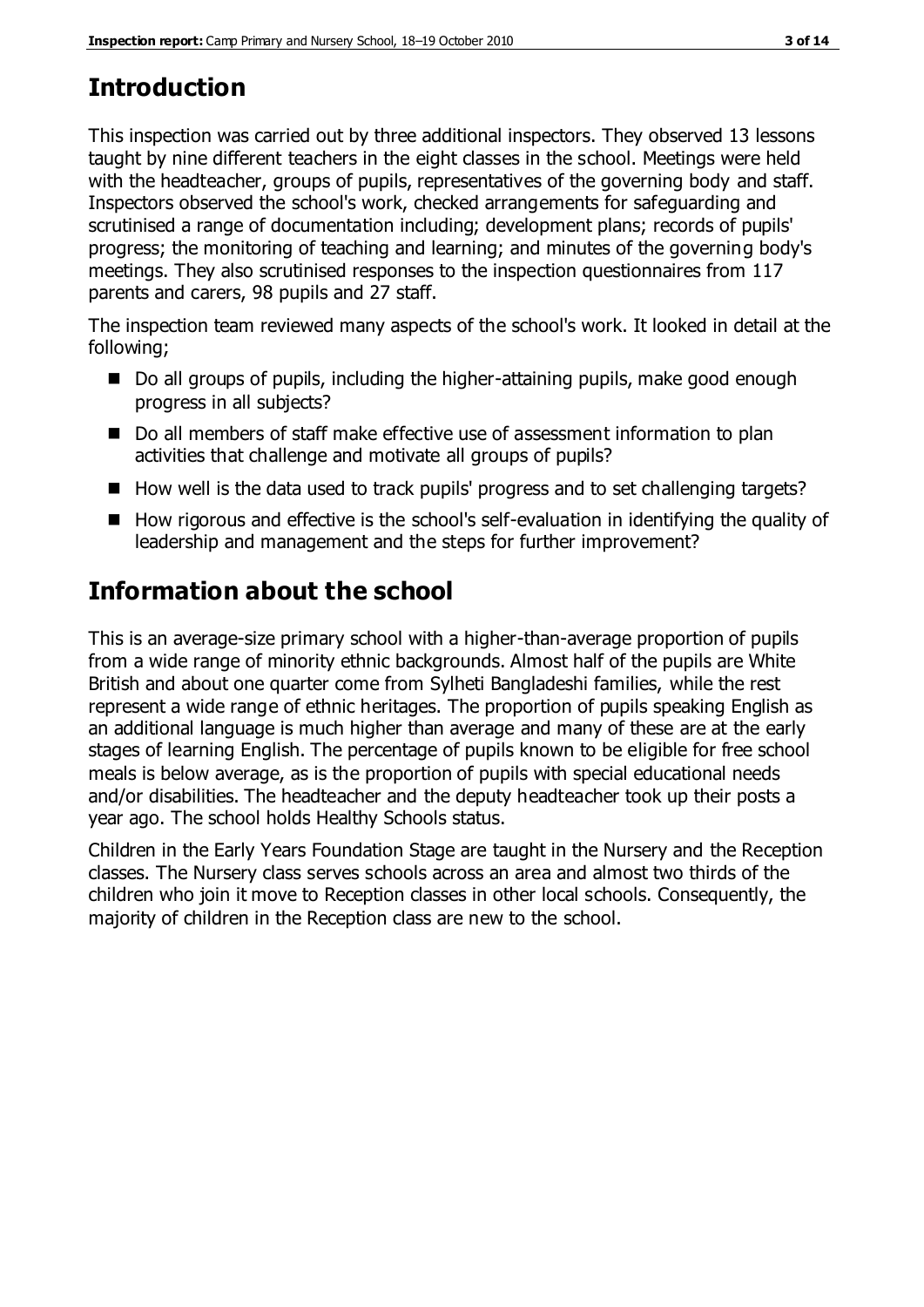# **Inspection judgements**

| Overall effectiveness: how good is the school? |  |  |
|------------------------------------------------|--|--|
|------------------------------------------------|--|--|

## **The school's capacity for sustained improvement 2**

## **Main findings**

The school provides a good quality of education. A strength of the school is the extent to which leaders and staff work together to ensure an excellent level of care for all pupils. Central to the school's work is the way it supports pupils to develop good personal and social skills and to grow up as confident learners. The staff works very efficiently in close liaison with parents and carers, engaging them successfully with their children's learning and the school's work. Comments such as, 'My son feels nurtured and I respect the way the staff truly care for his educational and social needs' and 'The nurture and support provided for my daughter have really given her so much self confidence' reflect parents' and carers' trust and confidence in the school's work. Pupils thoroughly enjoy attending this school and are proud of their involvement in making decisions. They behave well and their understanding of how to keep themselves safe and to lead a healthy lifestyle is exemplary.

Children make satisfactory progress during their time in the Early Years Foundation Stage. Starting from a below-average base, pupils make good progress in English and mathematics in Years 1 to 6. Standards are improving and are now broadly average by the end of Key Stage 2. Pupils with special educational needs and/or disabilities and those who speak English as an additional language also make good progress.

The teachers have high expectations of pupils' behaviour and work. Members of staff have good relationships with the pupils, praise their efforts and make good use of interactive white boards and other resources to support learning. The most effective teachers are clear about what they want the pupils to learn and how this will be achieved, matching work well to individual needs. However, information gained from assessment is not used consistently to plan lessons to meet the varied needs of all the pupils. More-able pupils are not always challenged sufficiently to ensure that they achieve as well as they can. A new assessment system for tracking pupils' learning is beginning to address this issue, but has yet to be embedded. The teachers mark pupils' work regularly, but do not always ensure that pupils understand how to improve their work.

The headteacher and her deputy provide a clear direction for the school and ensure that the staff, governors and parents and carers share a common vision for the good of the pupils. Supported by senior leaders, they have re-evaluated the school's performance and revised the school improvement plan in order to drive further improvement. There is clear focus on developing the roles of the subject leaders. However, the leadership role in the Early Years Foundation Stage is not developed sufficiently to ensure greater progress for all children. At present, the monitoring role of the leaders for this age group is not effective enough in evaluating children's attainment and progress to ensure appropriate actions for further improvement. An action plan for community cohesion is being implemented, with a strong focus on the school's involvement within the local community.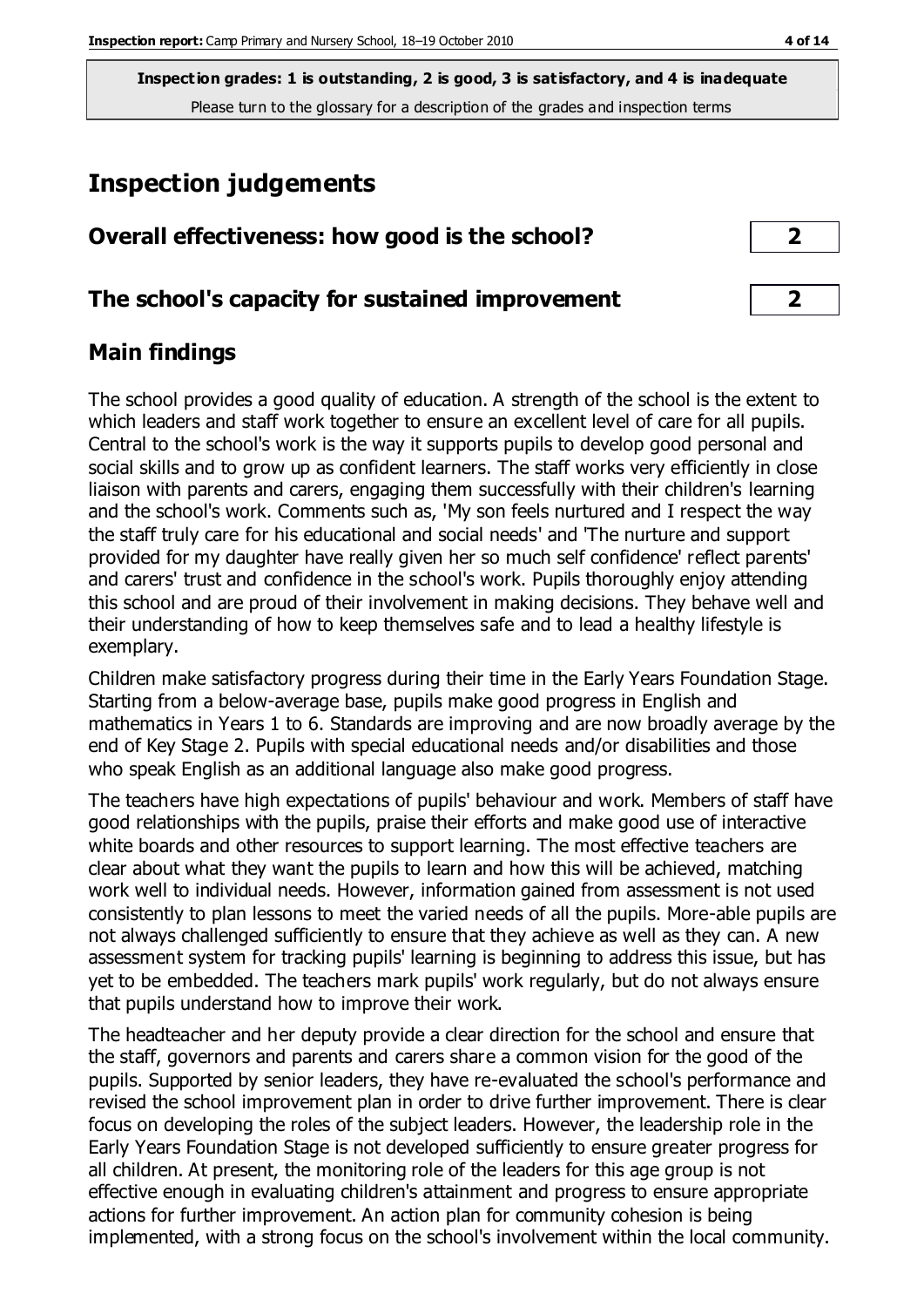Self-evaluation provides a secure basis for development planning. The governing body is very well engaged in all aspects of the school's work and has a very clear understanding of its strengths and areas for improvement. The school has a good capacity to improve.

## **What does the school need to do to improve further?**

- Raise attainment in English and mathematics in Key Stage 2 by:
	- $\overline{a}$  ensuring that the more-able pupils are challenged consistently so that they achieve as well as they can
	- making better use of assessment information to plan lessons to move the learning of all pupils forward.
- Improve the quality of teaching and learning further by:
	- $-$  establishing a programme whereby teachers can improve their skills by observing best practice
	- ensuring that teachers support pupils' leaning more effectively by suggesting how they can improve.
- Extend the roles of the Early Years Foundation Stage leaders in monitoring and evaluating children's attainment and progress more effectively to ensure that children develop their skills faster in all areas of learning.

## **Outcomes for individuals and groups of pupils 2**



Children enter the Nursery class with skills and experiences that are well below those expected for their age. Standards at the end of Year 6 are broadly average and the overall trend shows an improving picture. Teacher assessments are confirmed from the scrutiny of pupils' work and observations of lessons. The assessment data and inspection evidence show that, starting from a low base, all groups of pupils make consistently good progress in both key stages in reading, writing and mathematics. Recently, progress in writing has been accelerated because of the school's strong focus on developing good writing skills over the past year. There is no significant difference in the achievement of boys and girls.

The pupils thoroughly enjoy learning. They listen carefully to their teachers and concentrate on the tasks they are set. They are increasingly applying their writing skills across the curriculum successfully. They enjoy reading a wide variety of books and writing stories or persuasive accounts, expressing their own opinions. This was seen in a Year 4 lesson when they demonstrated their understanding of the effective features of an advertisement. In mathematics, they enjoy investigative work and apply their numeracy skills well to solve practical problems.

The pupils' good spiritual, moral, social and cultural development is evident in their good behaviour around the school and their contribution to the school community. The pupils respect others' values and beliefs. They undertake jobs around the school responsibly, such as peer mediation, Eco group work, or when representing others on the school council. They are involved well in planning and organising a wide range of school events and fundraising activities. Pupils from Key Stage 2 run a Credit Union Children's Bank successfully. Attendance is average and improving.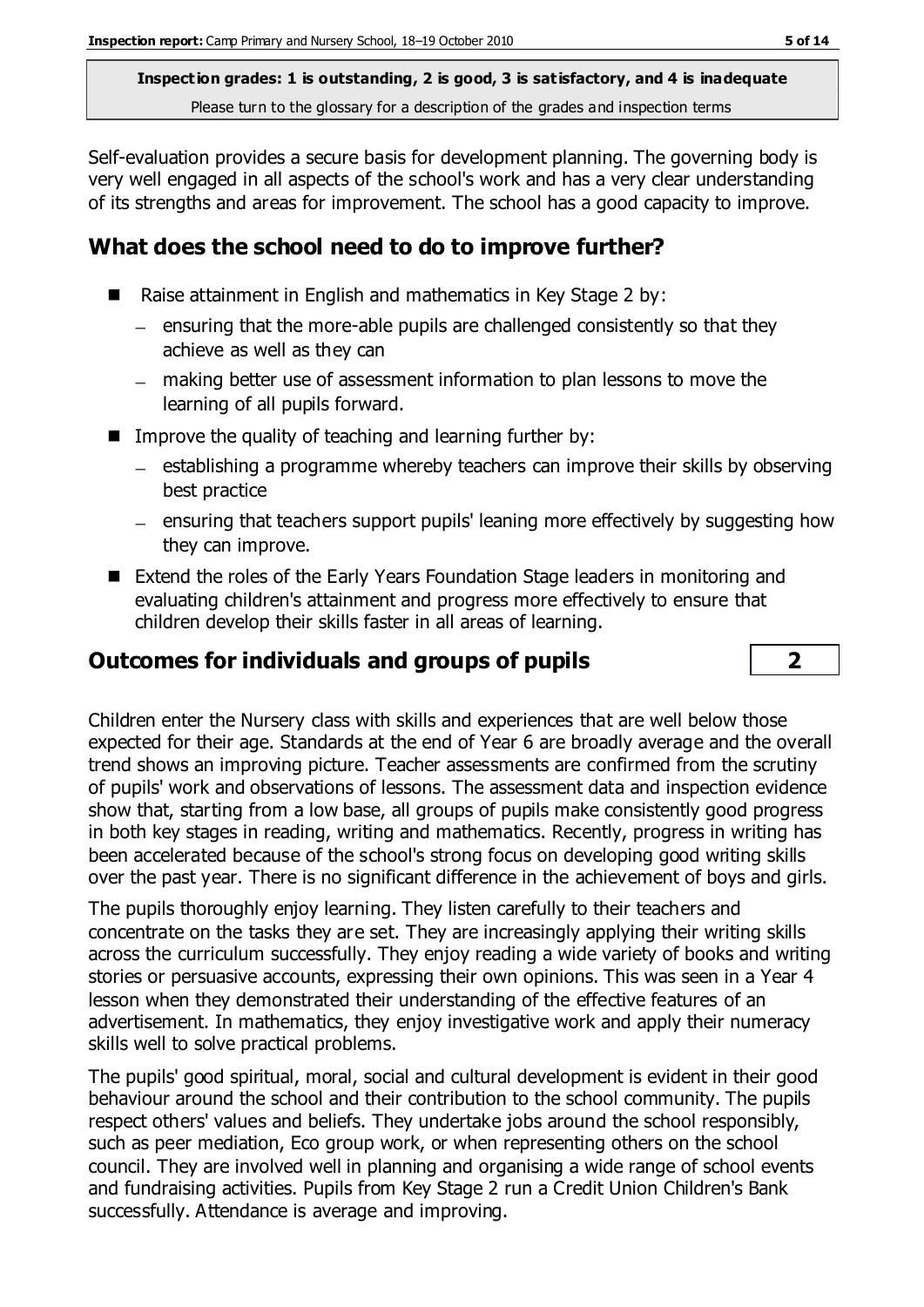**Inspection grades: 1 is outstanding, 2 is good, 3 is satisfactory, and 4 is inadequate**

Please turn to the glossary for a description of the grades and inspection terms

These are the grades for pupils' outcomes

| Pupils' achievement and the extent to which they enjoy their learning                                                     |               |
|---------------------------------------------------------------------------------------------------------------------------|---------------|
| Taking into account:<br>Pupils' attainment <sup>1</sup>                                                                   |               |
| The quality of pupils' learning and their progress                                                                        | $\mathcal{P}$ |
| The quality of learning for pupils with special educational needs and/or disabilities<br>and their progress               |               |
| The extent to which pupils feel safe                                                                                      | 1             |
| Pupils' behaviour                                                                                                         | 2             |
| The extent to which pupils adopt healthy lifestyles                                                                       | 1             |
| The extent to which pupils contribute to the school and wider community                                                   |               |
| The extent to which pupils develop workplace and other skills that will contribute to<br>their future economic well-being |               |
| Taking into account:<br>Pupils' attendance <sup>1</sup>                                                                   | 3             |
| The extent of pupils' spiritual, moral, social and cultural development                                                   | 2             |

<sup>1</sup> The grades for attainment and attendance are: 1 is high; 2 is above average; 3 is broadly average; and 4 is low

## **How effective is the provision?**

The teachers have good subject knowledge. They plan a range of activities that interest and motivate pupils, although assessment results are not always used effectively enough to inform planning. Good relationships provide a secure learning environment, enabling pupils to make consistently good progress. The teachers know the pupils well and use questioning effectively to engage them in learning. For example, in a good mathematics lesson, the brisk pace and good questioning ensured that all groups of pupils gained a good understanding of how to use a scale to read intervals accurately. The teaching assistants support learning skilfully, especially that of pupils with special educational needs and/or disabilities. Pupils at the early stages of learning English are also supported well. The teachers mark pupils' work regularly, but do not always suggest how it might be improved. In a minority of lessons, more-able pupils are not challenged sufficiently in order to achieve as well as they can.

The curriculum is well organised and provides pupils with good quality learning experiences. A wide range of extra-curricular activities, such as clubs, trips and visits, enrich and enhance pupils' enjoyment of learning. The curriculum contributes effectively to pupils' personal development and well-being. For example, it extends their understanding of the cultural diversity within the British society and the importance of equal opportunities for all pupils in school through different topics and the school's personal, social and health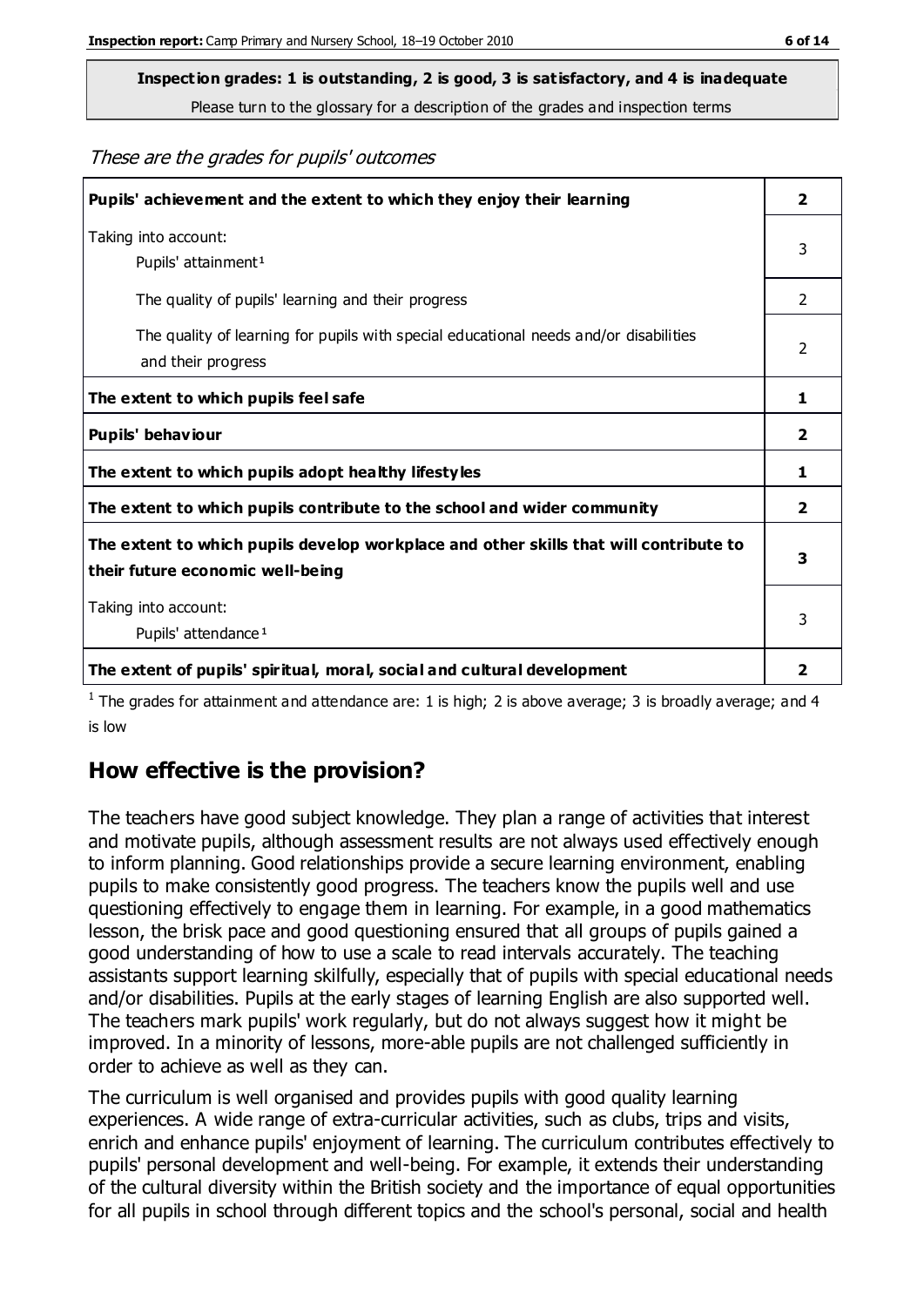education programme. The use of allotment areas for each class promotes pupils' understanding of healthy lifestyles and Eco issues.

The school provides a very happy and welcoming learning environment for all its pupils. The school works efficiently with parents and carers and outside agencies to support the learning and the well-being of pupils. Pupils with special educational needs and/or disabilities are identified early and provided with good support from staff. Carefully targeted interventions for pupils with particular needs are implemented very well through a whole-school approach. The arrangements for transferring children between the key stages within the school, as well as between Year 6 and the secondary schools, are very effective.

These are the grades for the quality of provision

| The quality of teaching                                                                                    |  |
|------------------------------------------------------------------------------------------------------------|--|
| Taking into account:<br>The use of assessment to support learning                                          |  |
| The extent to which the curriculum meets pupils' needs, including, where relevant,<br>through partnerships |  |
| The effectiveness of care, guidance and support                                                            |  |

#### **How effective are leadership and management?**

The school has undergone some recent changes at the leadership level. The headteacher and deputy headteacher, ably supported by other leaders and the governing body, are successfully driving improvement. They have put in place strategies by which they can develop the expertise of teachers and consistently raise pupils' achievement. A thorough analysis of data enables the school to identify the action that is needed to sustain recent improvements. A revised assessment system is being used to raise standards. However, this system is just becoming embedded into the work of the school and it is too early for it to have impacted on standards across the school. Members of staff are fully aware of their roles and responsibilities in driving the school's improvement forward, although the leadership role in the Early Years Foundation Stage is yet to develop more effectively. Members of the governing body hold specific responsibilities for monitoring the work of the school, particularly pupils' progress and well-being. As a result, there is a good, shared understanding of the priorities of the school's improvement plan and a high commitment to the actions necessary for them to be realised.

The school is highly committed to promoting equality of opportunity in raising and sustaining improvement in the performance of different groups of pupils. It has established excellent partnership with parents and carers, engaging them successfully in all aspects of its work. Safeguarding procedures illustrate good practice. Clear policies and strategies, ensuring that pupils are safe, are monitored regularly. There is a robust action plan for promoting community cohesion and it is being implemented well. This is reflected in the harmonious environment within the school where pupils work well together and develop a clear understanding of different cultures in British society. The school is successful in liaising with outside agencies and local schools, including the contributory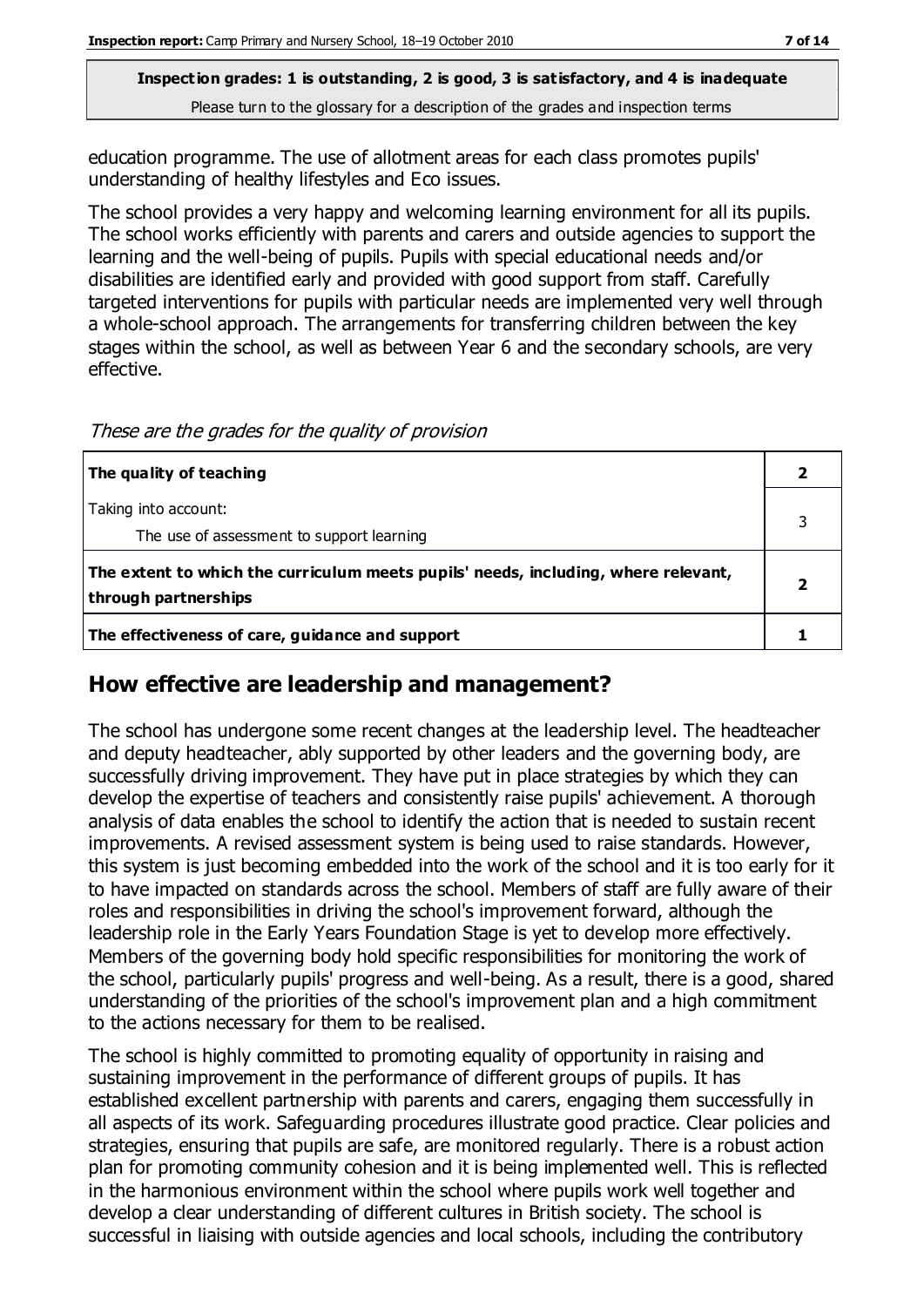play groups and secondary schools. It manages its budget efficiently and provides good value for money.

| The effectiveness of leadership and management in embedding ambition and driving<br><i>improvement</i>                                                           |                |
|------------------------------------------------------------------------------------------------------------------------------------------------------------------|----------------|
| Taking into account:<br>The leadership and management of teaching and learning                                                                                   | 2              |
| The effectiveness of the governing body in challenging and supporting the<br>school so that weaknesses are tackled decisively and statutory responsibilities met | 2              |
| The effectiveness of the school's engagement with parents and carers                                                                                             | 1              |
| The effectiveness of partnerships in promoting learning and well-being                                                                                           | $\overline{2}$ |
| The effectiveness with which the school promotes equality of opportunity and tackles<br>discrimination                                                           | 2              |
| The effectiveness of safeguarding procedures                                                                                                                     | 2              |
| The effectiveness with which the school promotes community cohesion                                                                                              | 2              |
| The effectiveness with which the school deploys resources to achieve value for money                                                                             | 2              |

## **Early Years Foundation Stage**

A significant proportion of children in the Nursery class do not continue into the Reception classes at the school, resulting in the majority being new to the school at this stage of their education. Children make satisfactory progress and reach standards that are below average by the end of the Reception year.

The staff form warm relationships with children. They are skilled at promoting the children's personal development and providing them with a secure environment in which to learn. The children settle in well and enjoy learning. There is a satisfactory balance of adult-led sessions and opportunities for children to choose their own independent activities. The children develop good coordination and personal skills as they explore the activities in indoor and outdoor areas. They respond well to adults and are eager to share ideas. A wide range of practical activities is planned to stimulate the children's imagination and to extend their speaking and listening skills. However, opportunities are sometimes missed to extend the children's language skills while they are engaged in role-play or other group activities.

The leadership and management of the Early Years Foundation Stage are not sufficiently developed to address the difficulties that arise due to the very high mobility of children at the beginning of the Reception year. The monitoring and evaluation of the effectiveness of the provision and the assessment of children's progress are not sufficiently rigorous.

The children's welfare and safety is given the highest priority. The school ensures good relationships and close contact with families throughout the Nursery and Reception years.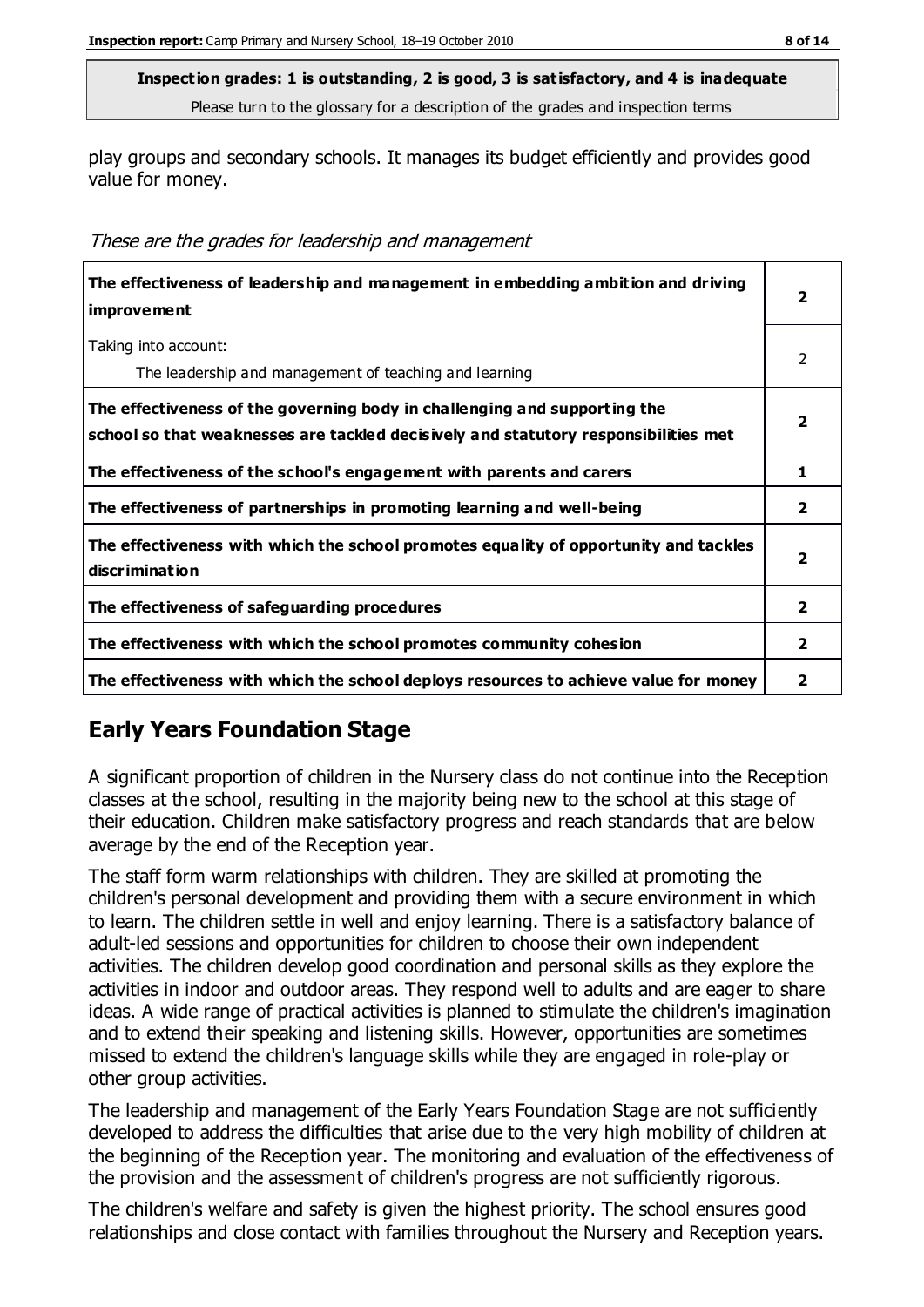**Inspection grades: 1 is outstanding, 2 is good, 3 is satisfactory, and 4 is inadequate**

Please turn to the glossary for a description of the grades and inspection terms

These are the grades for the Early Years Foundation Stage **Overall effectiveness of the Early Years Foundation Stage 3** Taking into account: Outcomes for children in the Early Years Foundation Stage The quality of provision in the Early Years Foundation Stage **3** 3 The effectiveness of leadership and management of the Early Years Foundation **Stage** 

# **Views of parents and carers**

The proportion of parents and carers responding to the inspection questionnaire was high. They are almost unanimous in reporting that their children enjoy school and they are very pleased with their children's experience in this school. They appreciate that their children are helped to develop an excellent understanding of how to become safe and how to live healthy lifestyles. A small minority of parents and carers feels that they are not sufficiently informed about their children' progress. The inspectors looked into these concerns. They found that the school works extremely well in partnership with parents and carers and keeps them fully informed about their children's progress and well-being.

3

3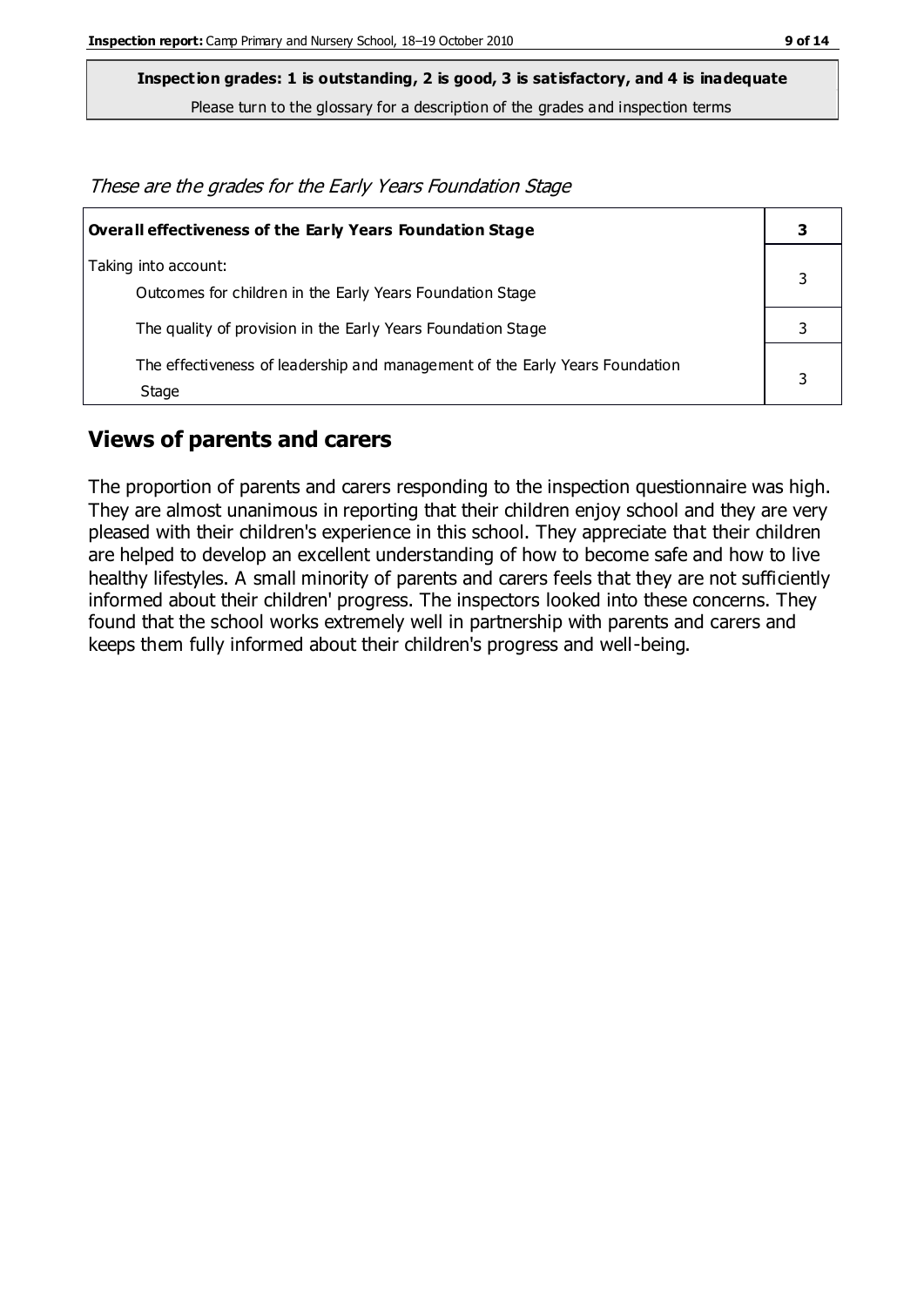#### **Responses from parents and carers to Ofsted's questionnaire**

Ofsted invited all the registered parents and carers of pupils registered at Camp Primary and Nursery School to complete a questionnaire about their views of the school.

In the questionnaire, parents and carers were asked to record how strongly they agreed with 13 statements about the school. The inspection team received 117 completed questionnaires by the end of the on-site inspection. In total, there are 239 pupils registered at the school.

| <b>Statements</b>                                                                                                                                                                                                                                       | <b>Strongly</b><br>agree |               |              | Agree         |                | <b>Disagree</b> | <b>Strongly</b><br>disagree |               |
|---------------------------------------------------------------------------------------------------------------------------------------------------------------------------------------------------------------------------------------------------------|--------------------------|---------------|--------------|---------------|----------------|-----------------|-----------------------------|---------------|
|                                                                                                                                                                                                                                                         | <b>Total</b>             | $\frac{0}{0}$ | <b>Total</b> | $\frac{0}{0}$ | <b>Total</b>   | $\frac{0}{0}$   | <b>Total</b>                | $\frac{0}{0}$ |
| My child enjoys school                                                                                                                                                                                                                                  | 76                       | 65            | 41           | 35            | 0              | 0               | $\mathbf 0$                 | $\mathbf 0$   |
| The school keeps my child<br>safe                                                                                                                                                                                                                       | 78                       | 67            | 37           | 32            | $\overline{2}$ | $\overline{2}$  | $\mathbf 0$                 | $\mathbf 0$   |
| My school informs me about<br>my child's progress                                                                                                                                                                                                       | 56                       | 48            | 55           | 47            | 3              | 3               | $\mathbf 0$                 | $\mathbf 0$   |
| My child is making enough<br>progress at this school                                                                                                                                                                                                    | 55                       | 47            | 53           | 45            | 7              | 6               | 0                           | $\mathbf 0$   |
| The teaching is good at this<br>school                                                                                                                                                                                                                  | 70                       | 60            | 43           | 37            | 1              | $\mathbf{1}$    | $\mathbf 0$                 | $\mathbf 0$   |
| The school helps me to<br>support my child's learning                                                                                                                                                                                                   | 61                       | 52            | 49           | 42            | 4              | 3               | $\mathbf 0$                 | $\mathbf 0$   |
| The school helps my child to<br>have a healthy lifestyle                                                                                                                                                                                                | 61                       | 52            | 54           | 46            | $\overline{2}$ | $\overline{2}$  | $\mathbf 0$                 | $\mathbf 0$   |
| The school makes sure that<br>my child is well prepared for<br>the future (for example<br>changing year group,<br>changing school, and for<br>children who are finishing<br>school, entering further or<br>higher education, or entering<br>employment) | 57                       | 49            | 49           | 42            | $\overline{2}$ | $\overline{2}$  | $\mathbf 0$                 | $\mathbf 0$   |
| The school meets my child's<br>particular needs                                                                                                                                                                                                         | 60                       | 51            | 46           | 39            | 1              | $\mathbf{1}$    | $\mathbf{1}$                | 1             |
| The school deals effectively<br>with unacceptable behaviour                                                                                                                                                                                             | 54                       | 46            | 55           | 47            | 1              | $\mathbf{1}$    | 3                           | 3             |
| The school takes account of<br>my suggestions and concerns                                                                                                                                                                                              | 60                       | 51            | 42           | 36            | $\overline{2}$ | 3               | 3                           | 3             |
| The school is led and<br>managed effectively                                                                                                                                                                                                            | 64                       | 55            | 45           | 38            | $\mathbf{1}$   | $\mathbf 0$     | $\mathbf 0$                 | $\mathbf 0$   |
| Overall, I am happy with my<br>child's experience at this<br>school                                                                                                                                                                                     | 72                       | 62            | 44           | 38            | $\mathbf 1$    | 0               | $\mathbf 0$                 | $\mathbf 0$   |

The table above summarises the responses that parents and carers made to each statement. The percentages indicate the proportion of parents and carers giving that response out of the total number of completed questionnaires. Where one or more parents and carers chose not to answer a particular question, the percentages will not add up to 100%.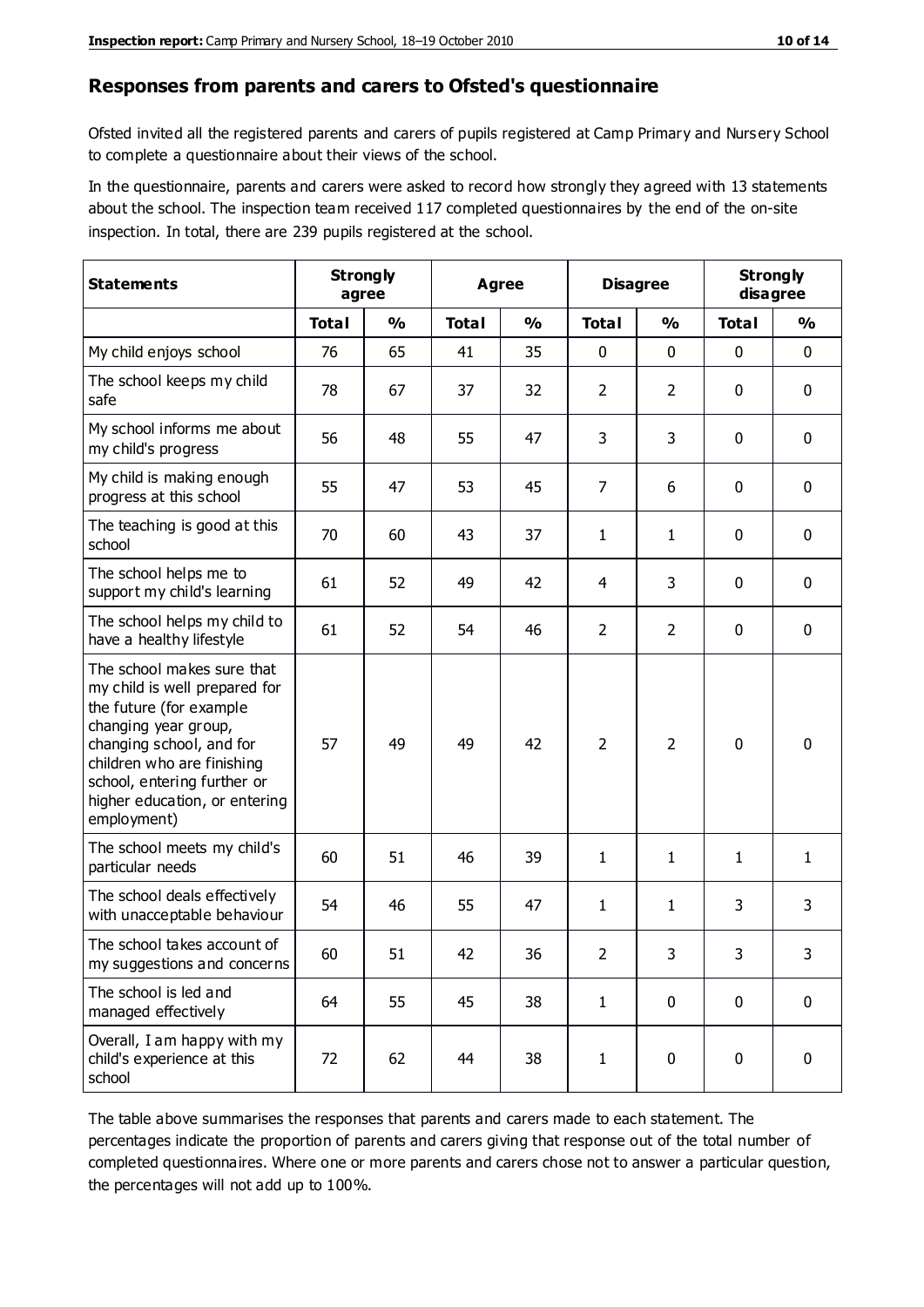## **Glossary**

| Grade   | <b>Judgement</b> | <b>Description</b>                                                                                                                                                                                                            |
|---------|------------------|-------------------------------------------------------------------------------------------------------------------------------------------------------------------------------------------------------------------------------|
| Grade 1 | Outstanding      | These features are highly effective. An outstanding school<br>provides exceptionally well for all its pupils' needs.                                                                                                          |
| Grade 2 | Good             | These are very positive features of a school. A school that<br>is good is serving its pupils well.                                                                                                                            |
| Grade 3 | Satisfactory     | These features are of reasonable quality. A satisfactory<br>school is providing adequately for its pupils.                                                                                                                    |
| Grade 4 | Inadequate       | These features are not of an acceptable standard. An<br>inadequate school needs to make significant improvement<br>in order to meet the needs of its pupils. Ofsted inspectors<br>will make further visits until it improves. |

## **What inspection judgements mean**

## **Overall effectiveness of schools**

|                       | Overall effectiveness judgement (percentage of schools) |      |                     |                   |
|-----------------------|---------------------------------------------------------|------|---------------------|-------------------|
| <b>Type of school</b> | <b>Outstanding</b>                                      | Good | <b>Satisfactory</b> | <b>Inadequate</b> |
| Nursery schools       | 58                                                      | 36   | 4                   | 2                 |
| Primary schools       | 8                                                       | 43   | 40                  | 9                 |
| Secondary schools     | 10                                                      | 35   | 42                  | 13                |
| Sixth forms           | 13                                                      | 39   | 45                  | 3                 |
| Special schools       | 33                                                      | 42   | 20                  | 4                 |
| Pupil referral units  | 18                                                      | 40   | 29                  | 12                |
| All schools           | 11                                                      | 42   | 38                  | 9                 |

New school inspection arrangements were introduced on 1 September 2009. This means that inspectors now make some additional judgements that were not made previously.

The data in the table above are for the period 1 September 2009 to 31 March 2010 and are the most recently published data available (see **[www.ofsted.gov.uk](http://www.ofsted.gov.uk/)**). Please note that the sample of schools inspected during the autumn and spring terms 2009/10 was not representative of all schools nationally, as weaker schools are inspected more frequently than good or outstanding schools.

Percentages are rounded and do not always add exactly to 100. Secondary school figures include those that have sixth forms, and sixth form figures include only the data specifically for sixth form inspection judgements.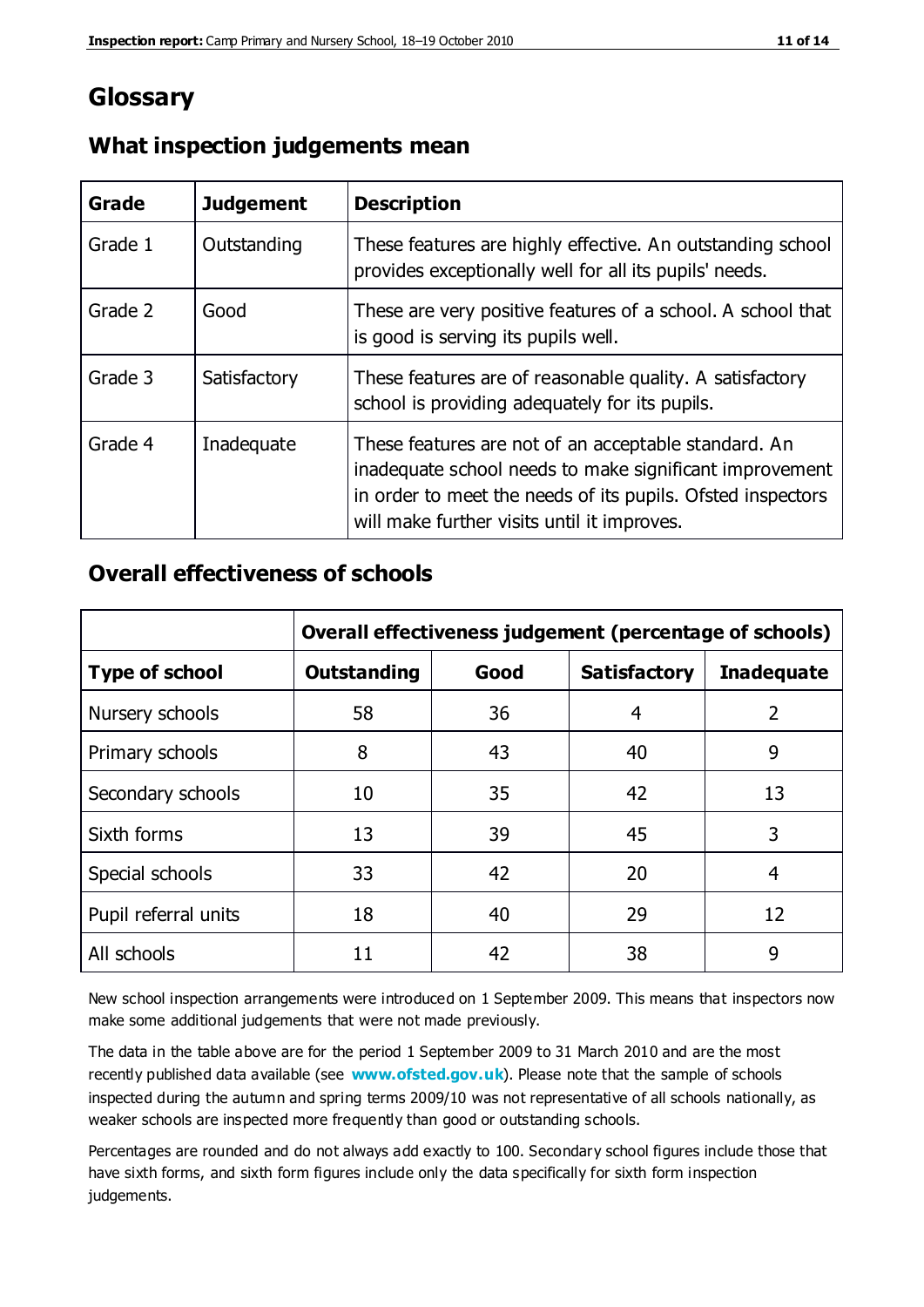# **Common terminology used by inspectors**

| Achievement:               | the progress and success of a pupil in their learning,<br>development or training.                                                                                                                                                          |  |  |
|----------------------------|---------------------------------------------------------------------------------------------------------------------------------------------------------------------------------------------------------------------------------------------|--|--|
| Attainment:                | the standard of the pupils' work shown by test and<br>examination results and in lessons.                                                                                                                                                   |  |  |
| Capacity to improve:       | the proven ability of the school to continue<br>improving. Inspectors base this judgement on what<br>the school has accomplished so far and on the quality<br>of its systems to maintain improvement.                                       |  |  |
| Leadership and management: | the contribution of all the staff with responsibilities,<br>not just the headteacher, to identifying priorities,<br>directing and motivating staff and running the school.                                                                  |  |  |
| Learning:                  | how well pupils acquire knowledge, develop their<br>understanding, learn and practise skills and are<br>developing their competence as learners.                                                                                            |  |  |
| Overall effectiveness:     | inspectors form a judgement on a school's overall<br>effectiveness based on the findings from their<br>inspection of the school. The following judgements,<br>in particular, influence what the overall effectiveness<br>judgement will be. |  |  |
|                            | The school's capacity for sustained<br>improvement.                                                                                                                                                                                         |  |  |
|                            | Outcomes for individuals and groups of pupils.                                                                                                                                                                                              |  |  |
|                            | The quality of teaching.                                                                                                                                                                                                                    |  |  |
|                            | The extent to which the curriculum meets<br>pupils' needs, including, where relevant,<br>through partnerships.                                                                                                                              |  |  |
|                            | The effectiveness of care, guidance and<br>support.                                                                                                                                                                                         |  |  |
| Progress:                  | the rate at which pupils are learning in lessons and<br>over longer periods of time. It is often measured by<br>comparing the pupils' attainment at the end of a key                                                                        |  |  |

stage with their attainment when they started.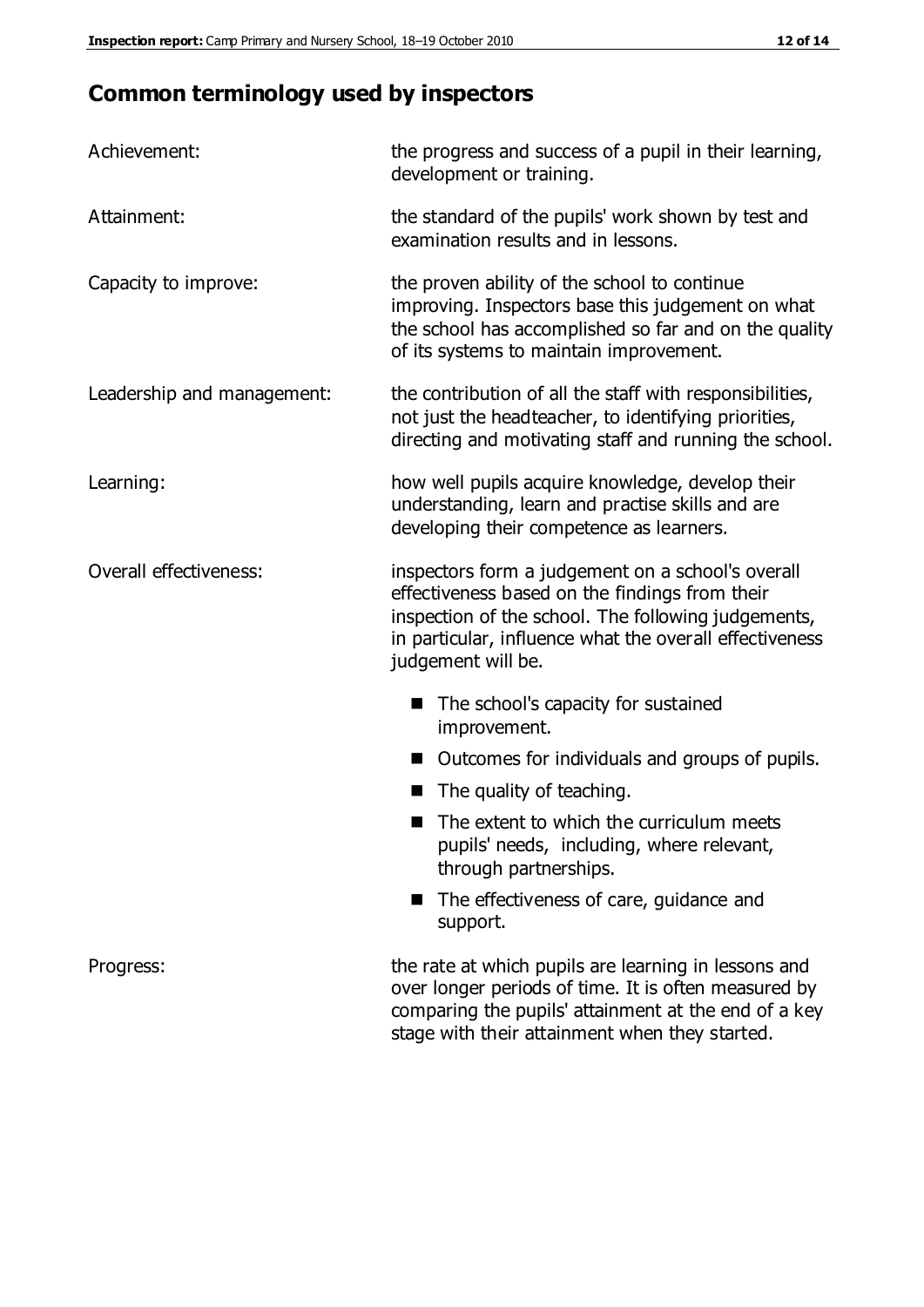## **This letter is provided for the school, parents and carers to share with their children. It describes Ofsted's main findings from the inspection of their school.**

20 October 2010

#### Dear Pupils,

#### **Inspection of Camp Primary and Nursery School, St Albans, AL1 5PG**

Thank you all very much for welcoming us to your school and being so friendly and helpful. We were pleased to see how much you enjoy school. We agree with you that your teachers take good care of you. You behave well and are always keen to help each other. You carry out your duties, including the special jobs as peer mediators or school council representatives, responsibly. Thank you also for the questionnaires that you filled in for the inspection and sharing your views with us.

Your school is providing you with a good quality of education. As a result, you make good progress and the majority of you reach the standards expected by the time you leave Year 6. To improve your school further, we have asked the headteacher and the staff to:

- check how well you understand the tasks you are given to do
- make sure that the work provided for you is just a bit harder to move your learning forward as rapidly as possible
- help you to understand how you can improve your work further
- make sure that the teachers with special responsibilities in the Nursery and Reception Year help you achieve even better.

We are sure that you will work hard and attend regularly to help the school make these improvements. We wish you well for the future.

Yours sincerely

Tusha Chakraborti

Lead inspector (on behalf of the inspection team)